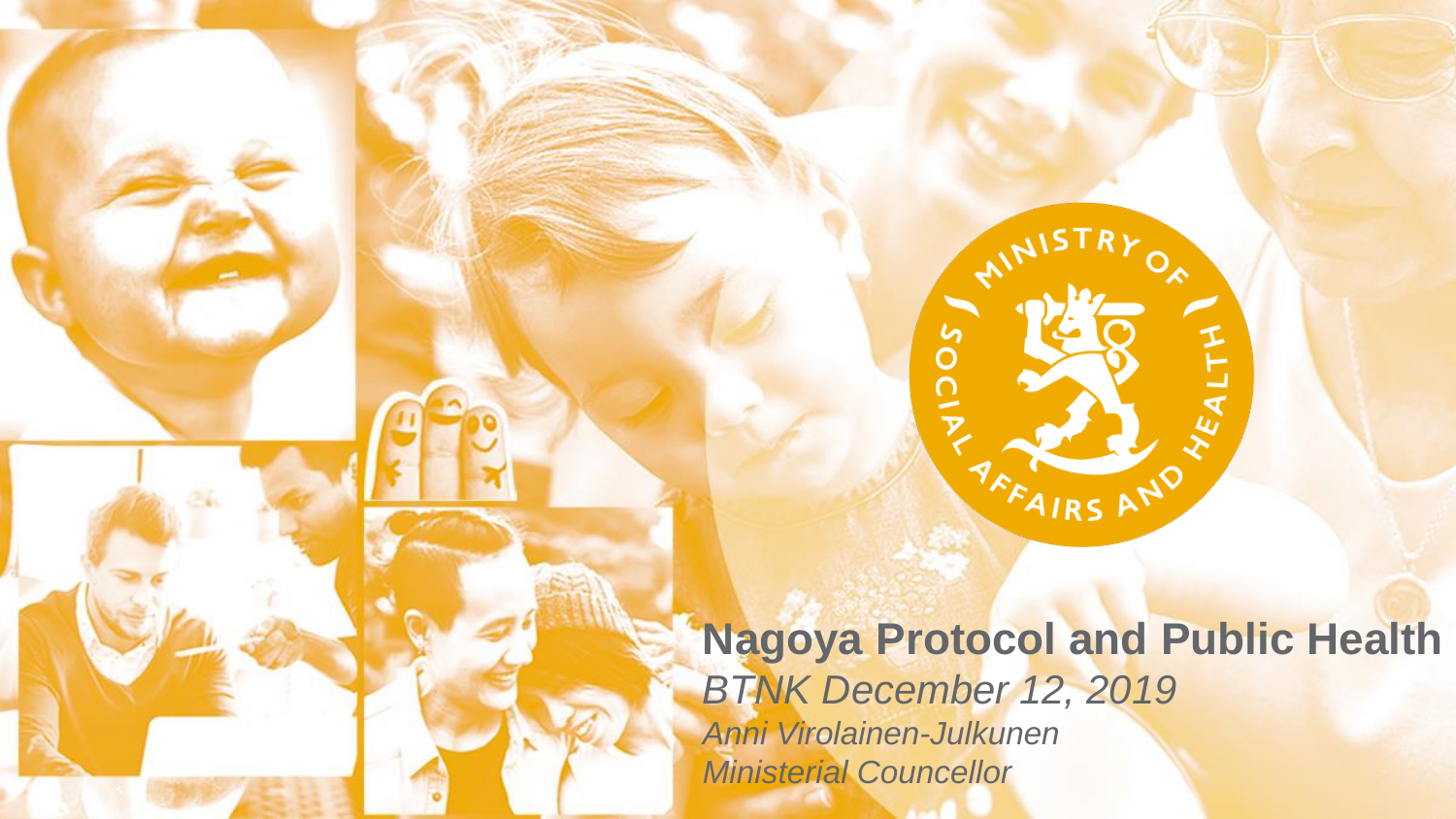

# **THE NAGOYA PROTOCOL** *FROM THE PUBLIC HEALTH POINT OF VIEW*

**In this presentation:**

- **Why the NP is of interest to the health sector**
- **Equity between the NP, IHR(2005) and EU Decision 1082/2013**
- **Pandemic Influenza Preparedness Framework, PIPF**
- **Global Influenza Surveillance&Response System, GISRS**
- **WHO decisions in May 2019 on PIPF and Nagoya**

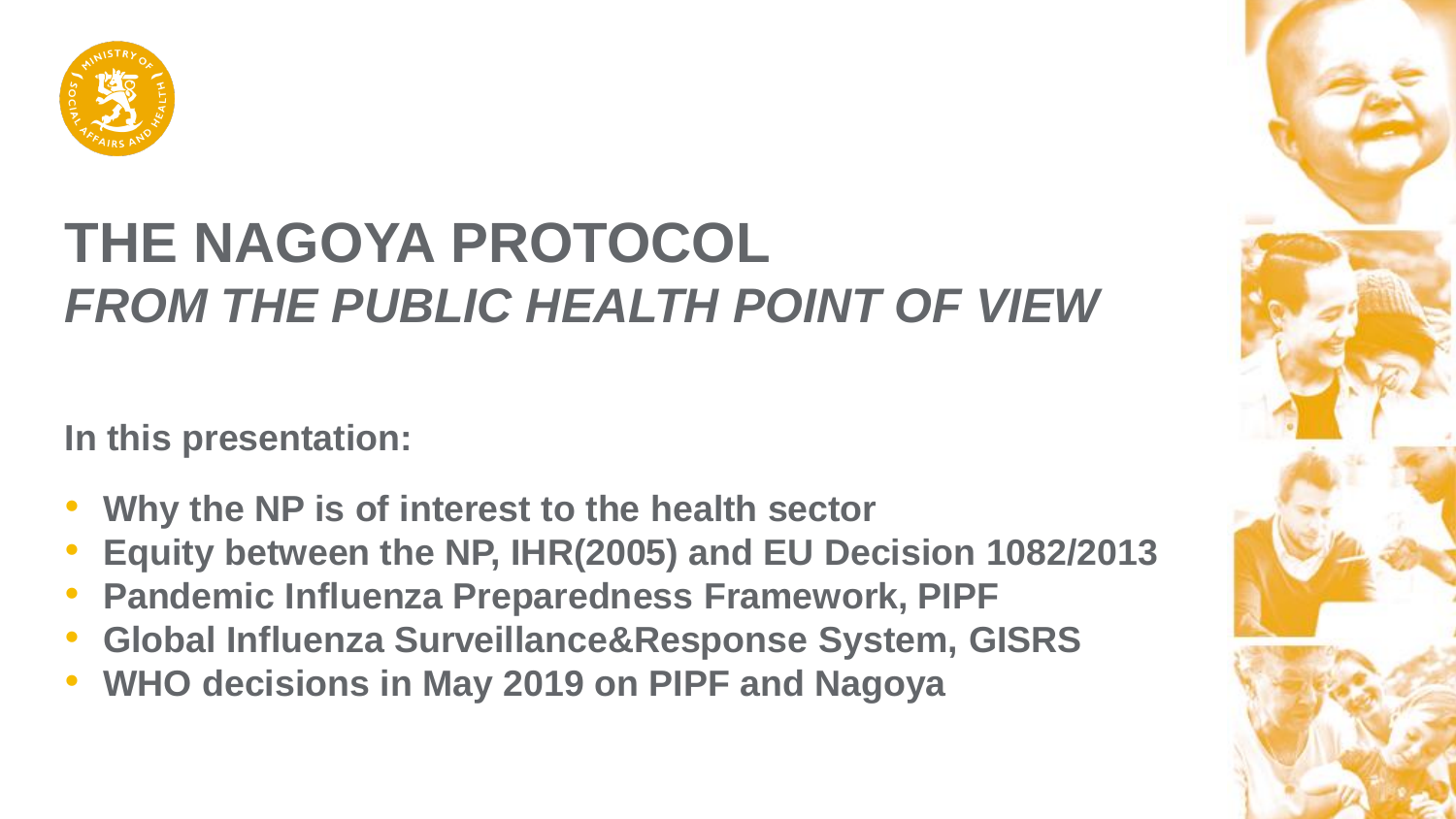

## **Why the Nagoya Protocol is of interest to the health sector**

• The Nagoya Protocol objective is the fair and equitable sharing of benefits arising from the *utilization of genetic resources*, including by appropriate *access to genetic resources*

• Genetic resources include *microbes* (in the scope of the CBD)

• *Sharing* microbes *continuously by public health authorities in a timely manner* is essential for global health safety and security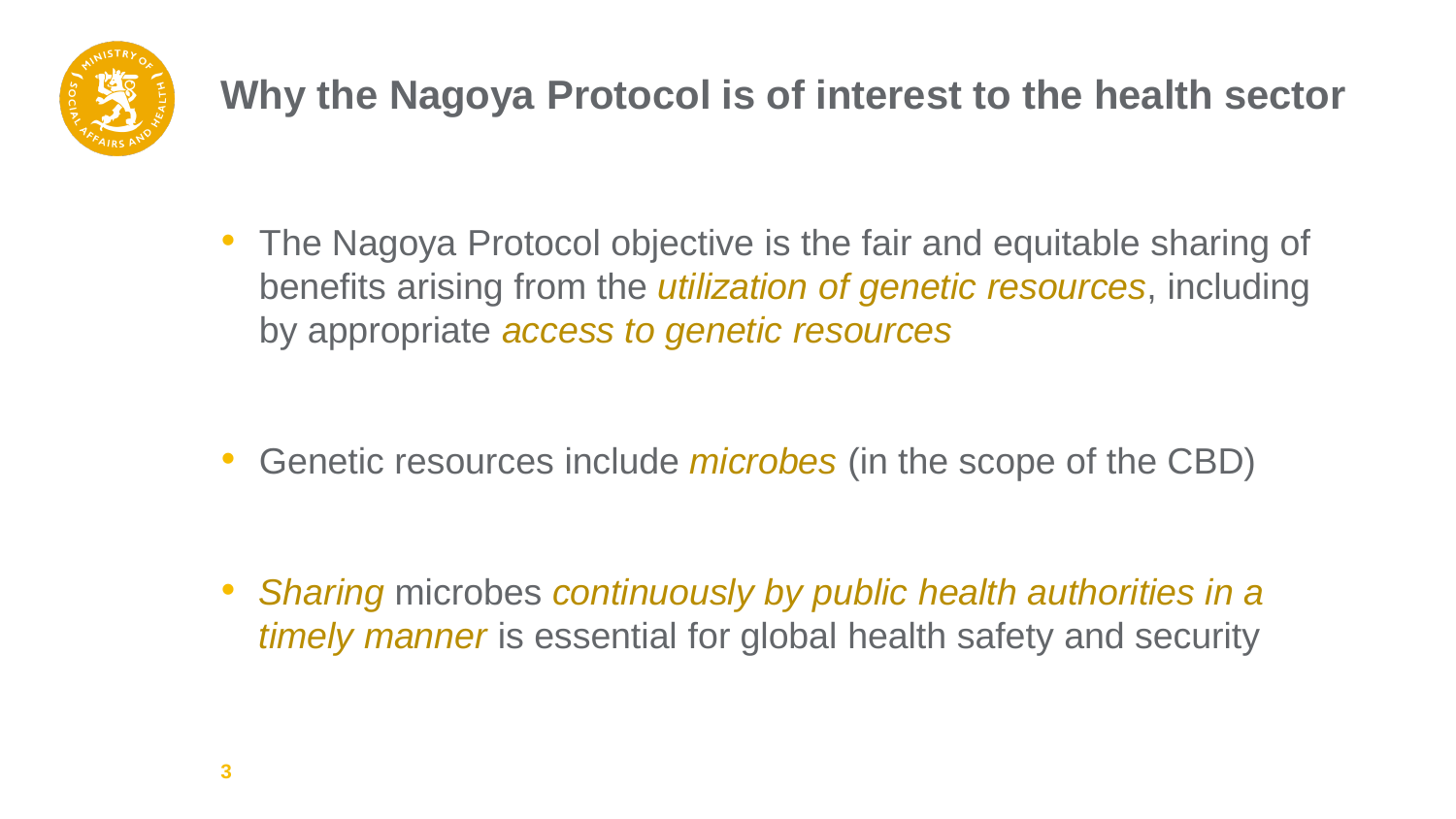

## **Why the Nagoya Protocol is of interest to the health sector**

Sharing microbes – including pathogens - is *essential to public health and food security* for

- Conducting surveillance and risk assessment
- Development of diagnostic tools, vaccines and therapeutics
- Risk management and implementing of evidence-based public health strategies
- Conducting scientific research for human and animal health

*Timely sharing of microbes and information related to them is* needed for cross-border preparedness to detect, prevent and respond to public health events and emergencies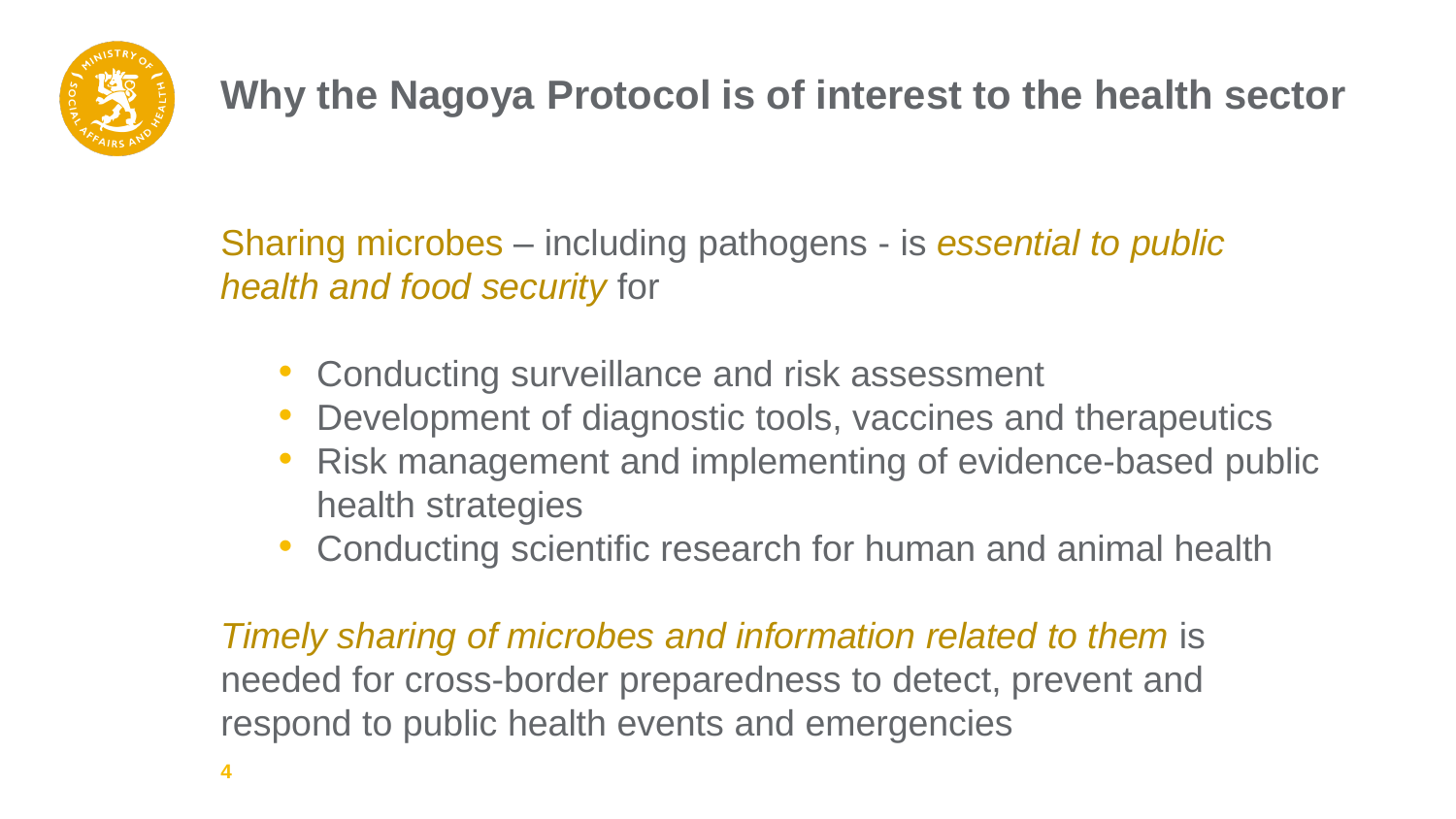

#### **Points of concern for the health sector**

Implementation of NP may result to *issues regarding sharing of microbes or samples and relevant information linked to them such as genetic sequence data* due to

- Legal uncertainty at national level
- Delays in communication leading to delays in action
- International complexity of interpretation agreements

Anecdotal examples of seasonal and pandemic influenza viruses, Zika, Lassa fever, Ebola, malaria, cholera and other microbes

- *Recent studies* by the WHO and CBD
- *Current survey* by the WHO on WHO and CBD websites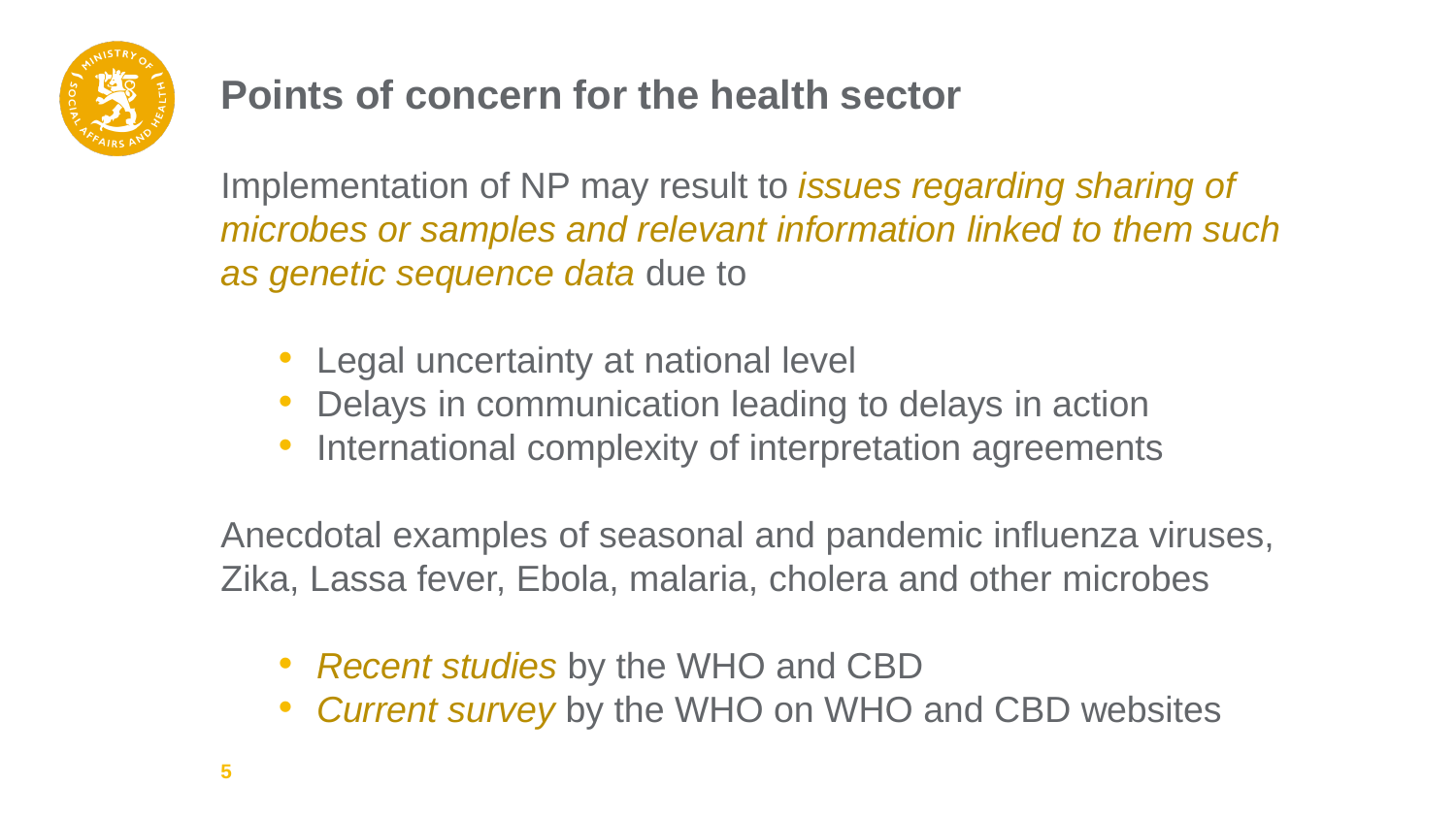

## **Equity between the NP, IHR(2005) and EU Dec 1082/2013**

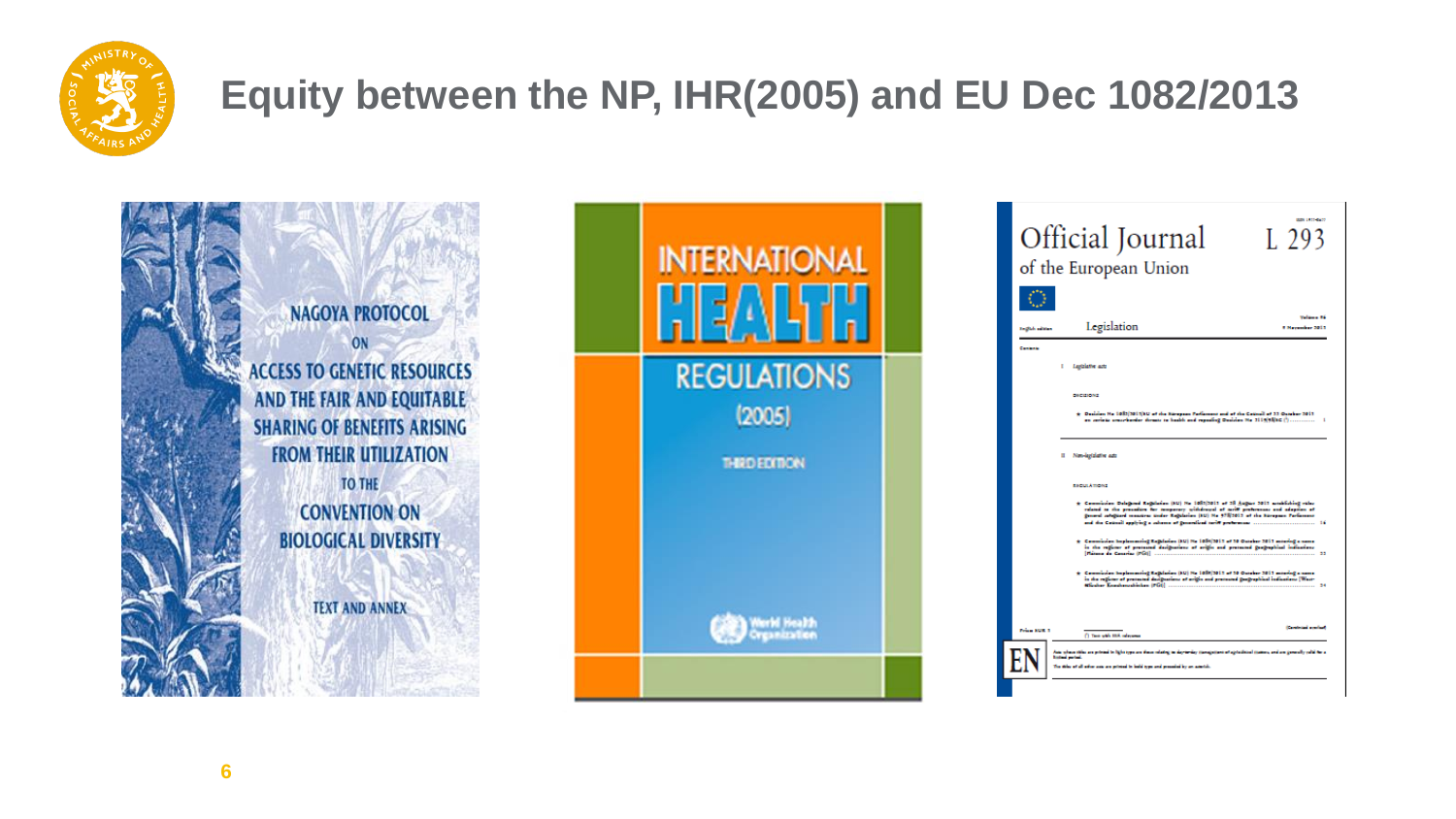

## **Linkages between the NP, IHR(2005) and EU Dec 1082/2013**

#### **Preamble of the NP**

- *Recognizing* the importance of genetic resources to food security, public health, biodiversity conservation, and the mitigation of and adaptation to climate change
- *Mindful* of the International Health Regulations (2005) of the World Health Organization and the importance of ensuring access to human pathogens for public health preparedness and response purposes

#### **Article 8(b) of the NP**

In the development and implementation of its access and benefit-sharing legislation or regulatory requirements, each Party shall

- pay due regard to cases of present or imminent emergencies that threaten or damage human, animal or plant health, as determined nationally or internationally
- may take into consideration the need for expeditious access to genetic resources and expeditious fair and equitable sharing of benefits arising out of the use of such genetic resources, including access to affordable treatments by those in need, especially in developing countries;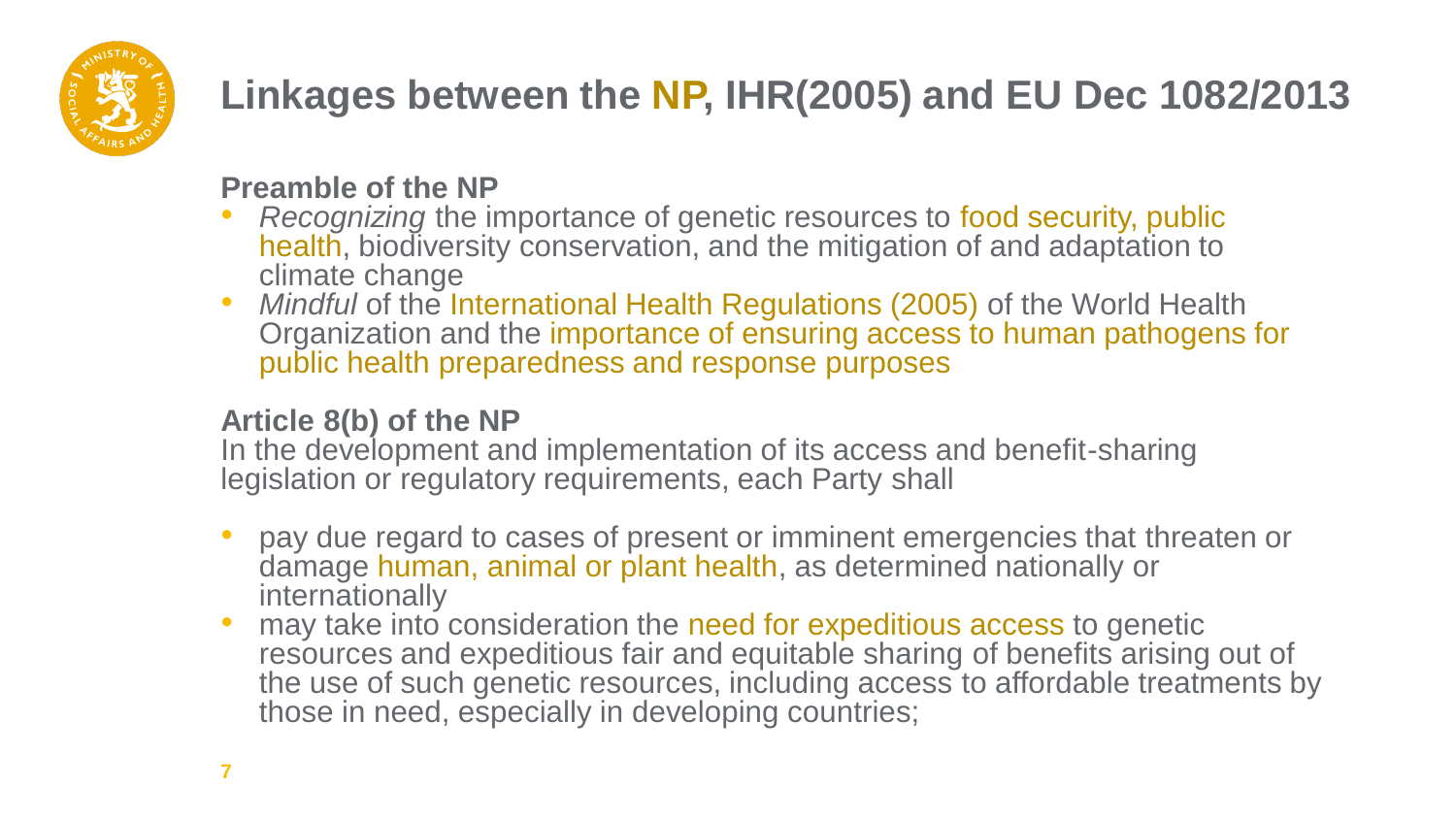

## **Linkages between the NP, IHR(2005) and EU Dec 1082/2013**

**International Health Regulations, IHR(2005)**

• *Surveillance and timely response to epidemic threats is an obligation stated in the core capacities of the IHR(2005).*

#### **EU Decision 1082/2013 on serious cross-border threats to health**

Article 168 of the Treaty on the Functioning of the European Union (TFEU) states, inter alia, that a *high level of human health protection* is to be ensured in the definition and implementation of all Union policies and activities

- *Preparedness and response planning* is an essential element for effective monitoring, early warning of and combating serious cross-border threats to health
- *Surveillance and information exchange*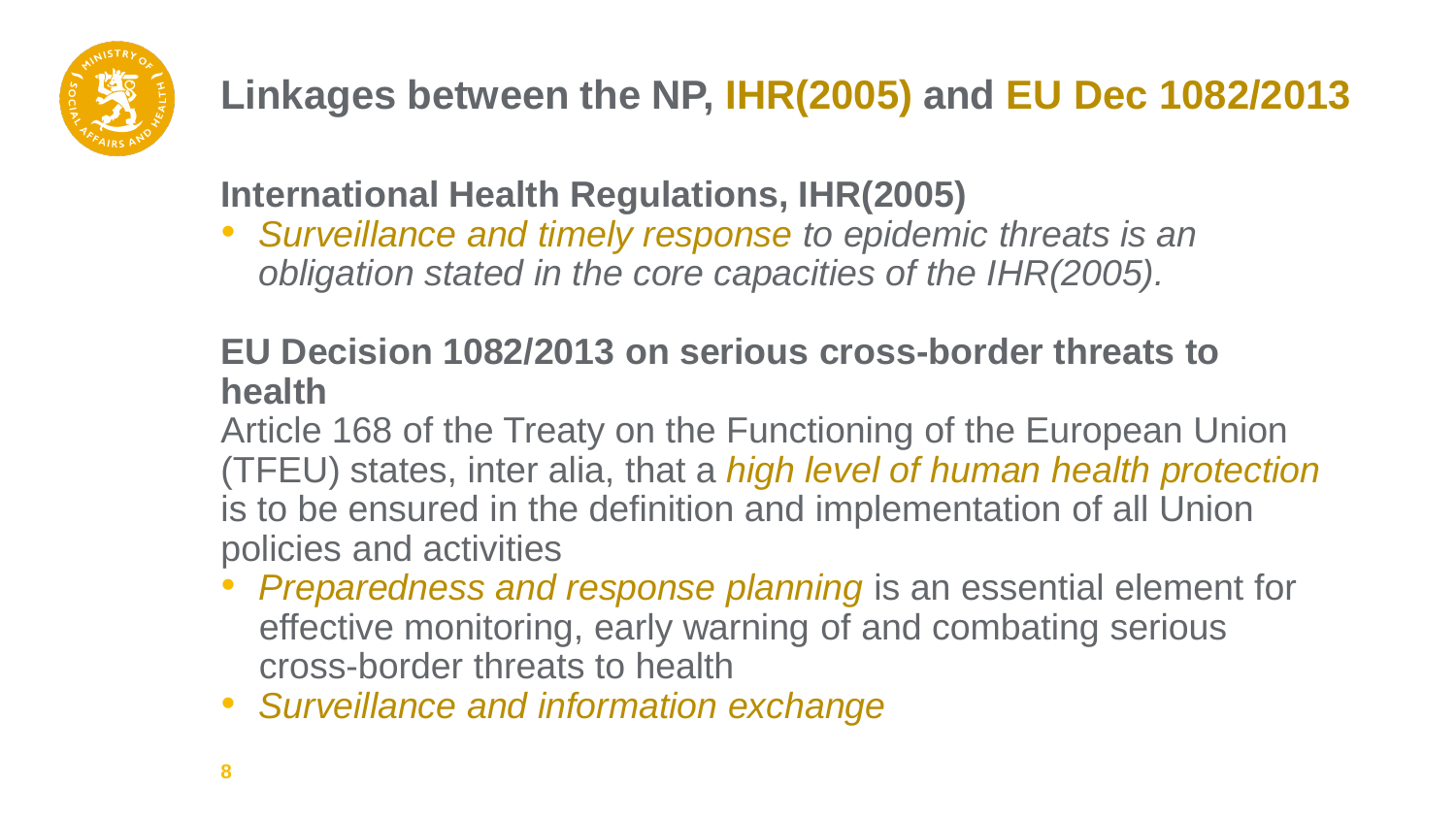

### **What is PIP, Pandemic Influenza Preparedness, Framework**

- Access & benefit sharing instrument adopted by WHA65 (5/2011)
- Applies to H5N1 and other influenza viruses with human pandemic potential
- Does not apply to seasonal influenza viruses although relies on continuous sharing of all influenza viruses through GISRS, Global Influenza Surveillance and Response System
- Brings together Member States, industry, civil society organizations, other key stakeholders, and WHO – *recognized by EU as a specialized ABS international instrument for pandemic influenza*
- Guiding principles include transparency, equity & partnership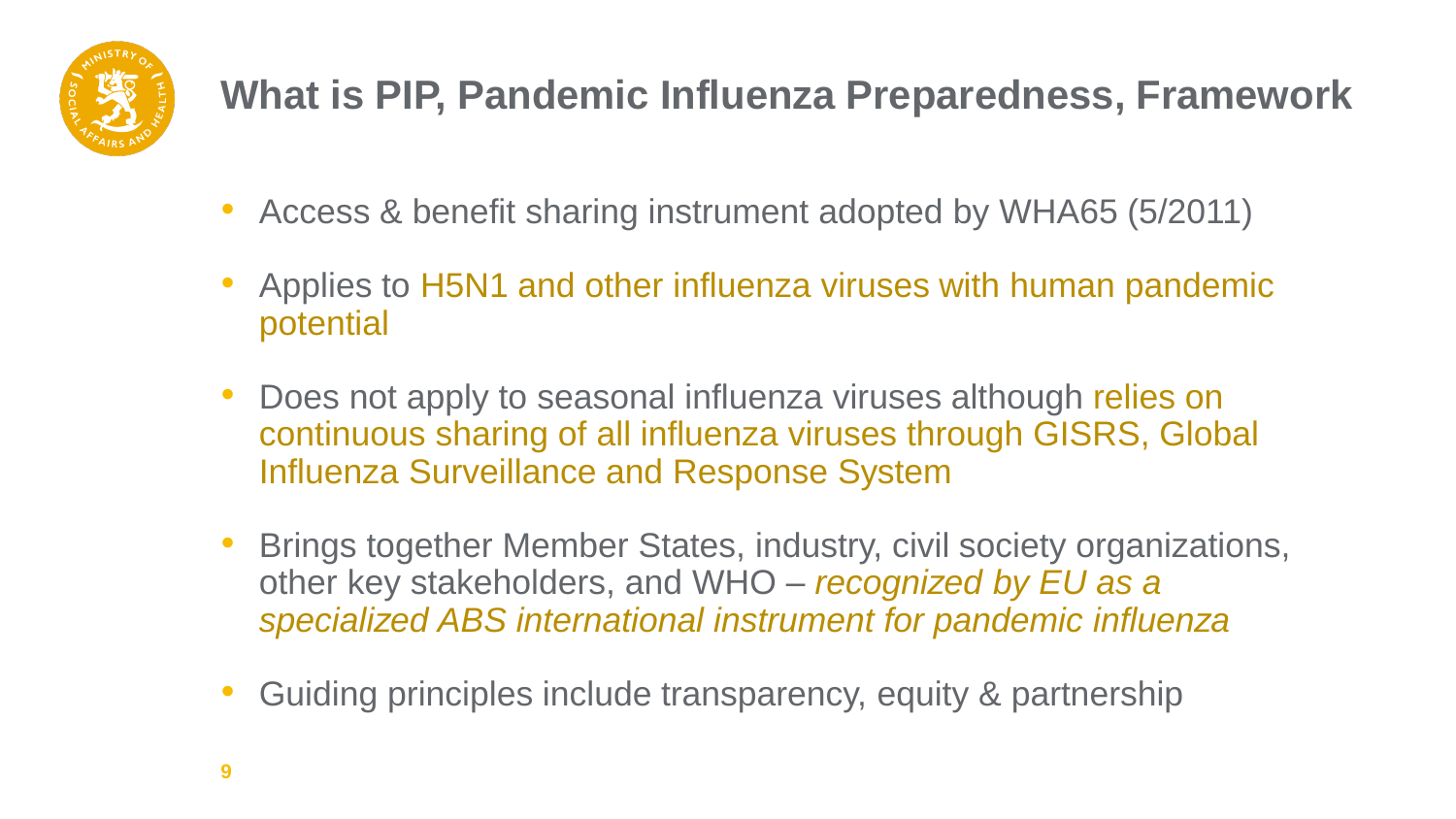

#### **153 institutions in 115 countries in 2019**

Uniting the world in the fight against influenza



**Several generations of scientists in developing and developed world since 1952**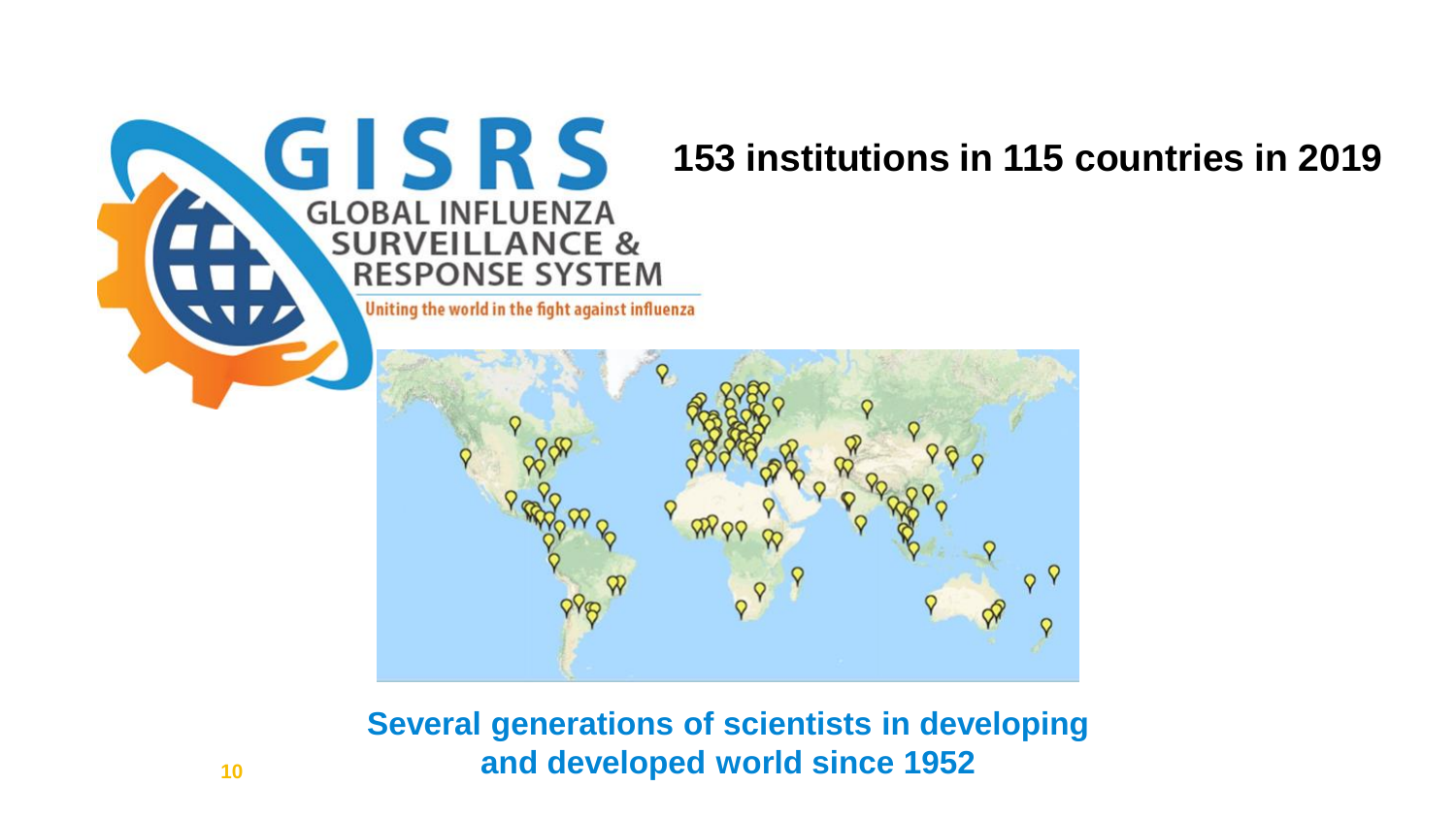

## **Decision WHA72/12 on PIP Framework**

- *WHO to work with GISRS and relevant partners to collect, analyse and present data on influenza virus sharing to enable a deeper understanding of challenges, opportunities and implications for public health*
- *Identify specific instances where virus sharing has been hindered & how hindrances may be mitigated*
- *WHO to prepare a report, with input from MS and stakeholders, and in consultation with CBD Secretariat, as appropriate, on:*
	- *Treatment of influenza virus sharing in existing relevant legislation and regulatory measures – including those implementing Nagoya Protocol*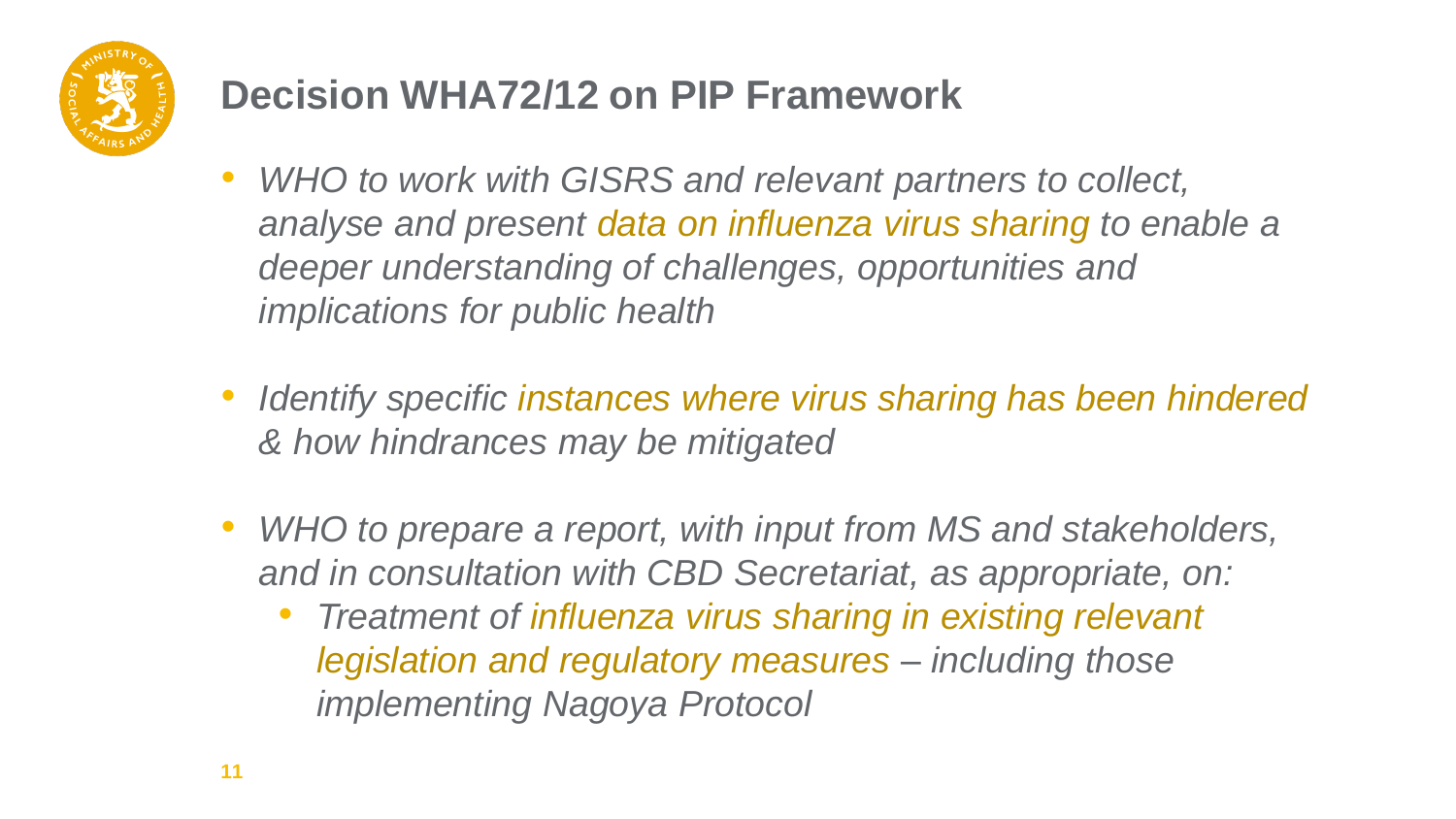

## **What has WHO been doing in relation to Nagoya**

- Study requested by EB138 (1/2016)
- Study presented at EB140 (1/2017, *EB140/15*)
	- *The Nagoya Protocol has implications for the public health response to infectious diseases, including influenza*
	- *These implications include opportunities to advance both public health and principles of fair and equitable sharing of benefits*
- Internal WHO working group established in 2018
	- *composed of representatives from all relevant units under the direction of the DG and Chief Scientist*
- Discussion at WHA72 (5/2019) resulted in decision *WHA72/13*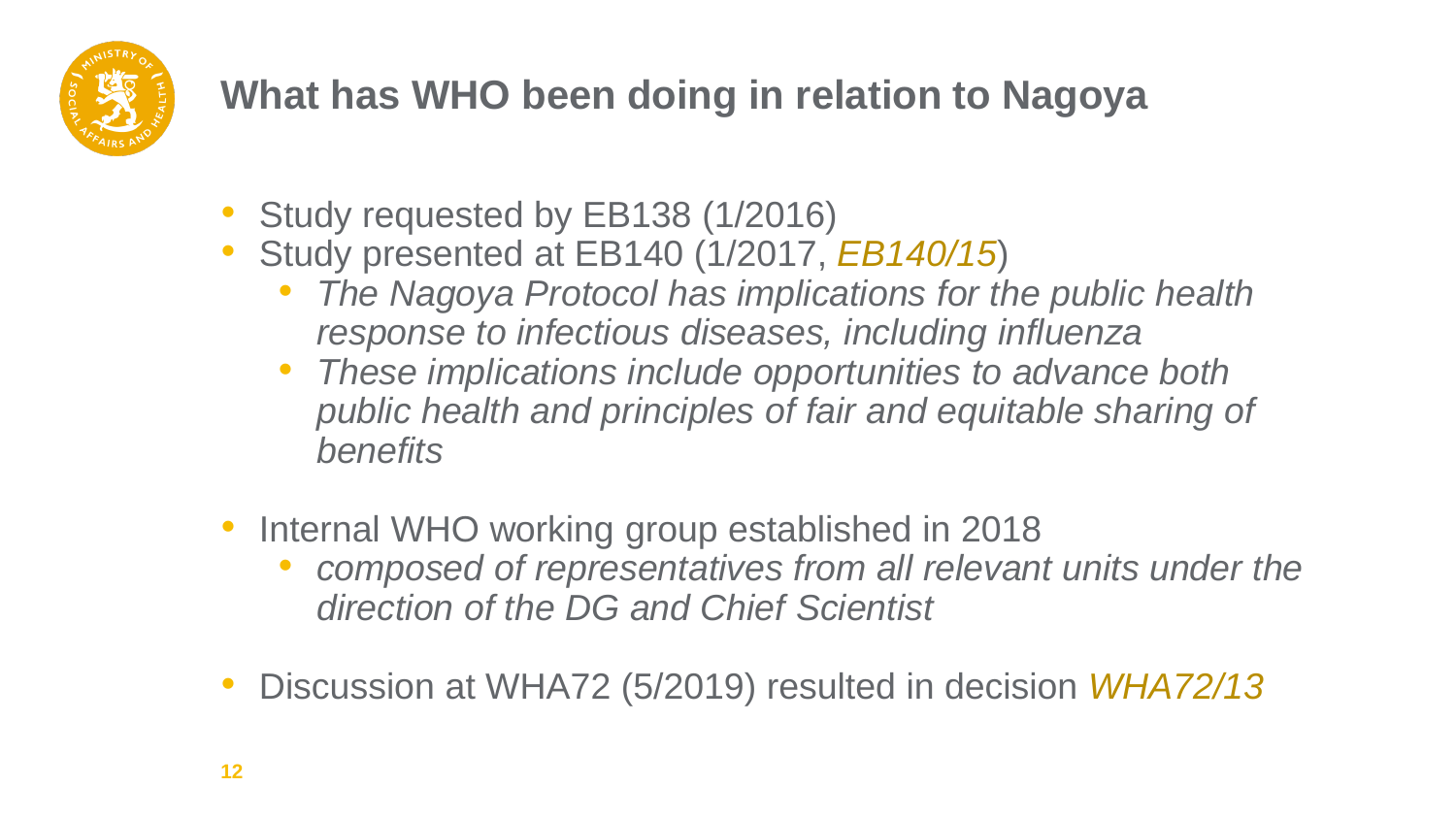

#### **Decision WHA72/13 on Nagoya**

- In May 2019, the 72nd WHA requested the Director-General to broaden engagement with Member States, the Secretariat of the Convention on Biological Diversity, relevant international organizations and relevant stakeholders in order to:
	- *provide information on current pathogen-sharing practices and arrangements, the implementation of access and benefitsharing measures, as well as the potential public health outcomes and other implications*
	- *provide a report to the 74th WHA (May 2021), through EB 148 (Jan 2021), as well as an interim report to EB 146 (Feb 2020)*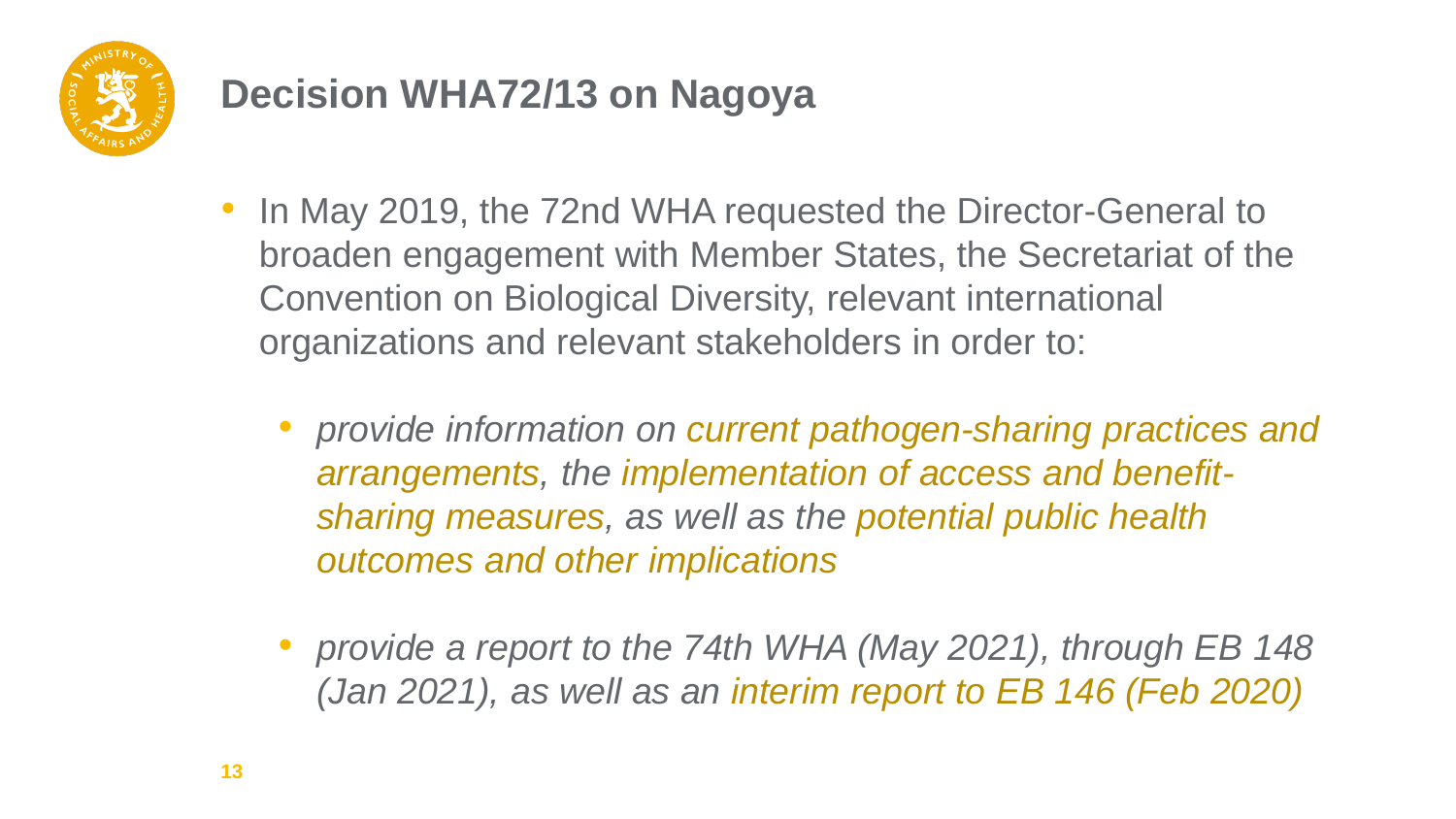

Legend Governing body meetings Consultations / external inputs × CBD/Nagoya events

#### PIP - WHA72(12) implementation milestones and events

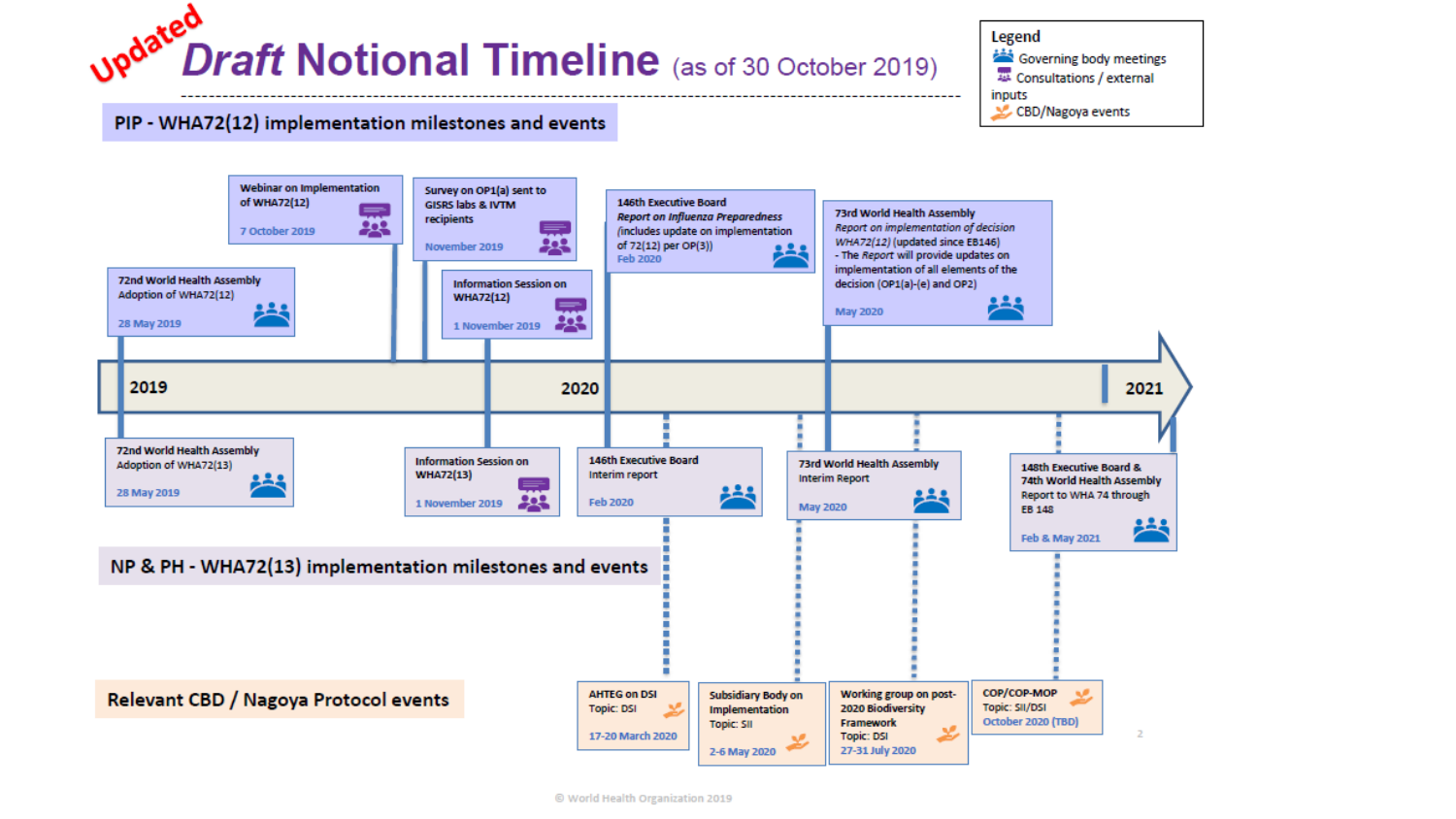

#### **Key links**

- PIP Framework webpage:<https://www.who.int/influenza/pip/en/>
- Analysis: Approaches to seasonal influenza and genetic sequence data under the PIP Framework: [https://www.who.int/influenza/pip/Analysis\\_WHA70108b/en/](https://www.who.int/influenza/pip/Analysis_WHA70108b/en/)
- Implementation of the Nagoya Protocol and Pathogen Sharing: Public Health Implications. Study by the Secretariat: [https://www.who.int/influenza/Nagoya\\_Full\\_Study\\_English.pdf](https://www.who.int/influenza/Nagoya_Full_Study_English.pdf)
- Decision WHA72(12): [http://apps.who.int/gb/ebwha/pdf\\_files/WHA72/A72\(12\)-en.pdf](http://apps.who.int/gb/ebwha/pdf_files/WHA72/A72(12)-en.pdf)
- Decision WHA72(13): [http://apps.who.int/gb/ebwha/pdf\\_files/WHA72/A72\(13\)-en.pdf](http://apps.who.int/gb/ebwha/pdf_files/WHA72/A72(13)-en.pdf)
- CBD Access & Benefit-sharing Clearinghouse:<https://absch.cbd.int/>
- **15** Recent studies by the CBD: https://www.cbd.int/abs/dsi-gr/2019-2020/studies.shtml